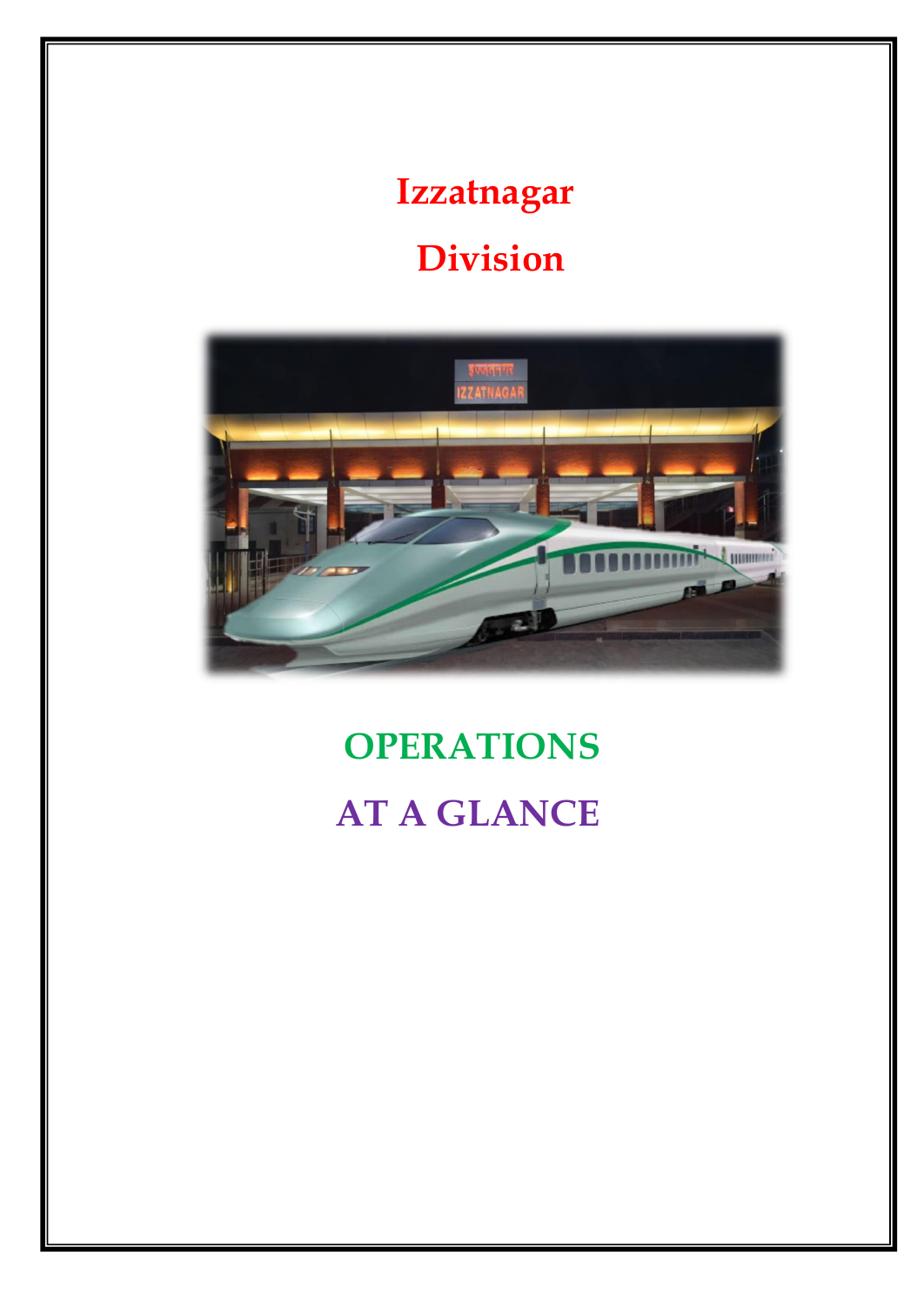|                |                 | <b>SECTION</b>                         | <b>IZN</b> |
|----------------|-----------------|----------------------------------------|------------|
| $\mathbf{1}$   | <b>Route KM</b> | Electrified                            | 431.92     |
|                |                 | Non-<br>electrified                    | 566.19     |
|                |                 | <b>Single Line</b>                     | 1018.11    |
|                |                 | EI                                     | 03         |
| $\overline{2}$ | <b>STATIONS</b> | <b>RRI</b>                             | 01         |
|                |                 | PI                                     | 75         |
|                |                 | <b>Lever Frame</b>                     | 01         |
|                |                 | <b>Total No. of</b><br><b>Stations</b> | $80 + 8*$  |

#### **KEY INFORMATIONS OF IZN (SEP'20)**

**Note :- \* - 8 stations are under BG conversion**

### **GATES (As on 06.10.2020)**

| <b>TYPE</b>    | DIV. | Total number of<br>$\mathcal{L}.\mathbf{C}$ Gate | Total no. of<br>Interlocked<br>gates | Total no. of<br>Non-interlocked gate | Total Number of L.C. Gates with more than<br>$(>) 50,000$ TVU and Non-interlocked |
|----------------|------|--------------------------------------------------|--------------------------------------|--------------------------------------|-----------------------------------------------------------------------------------|
| <b>TRAFFIC</b> | I7N  | 154                                              | 154                                  |                                      |                                                                                   |

#### **SIDINGS AND GOODS SHED**

|                | Div. | <b>Public Siding</b>         | <b>Private Siding</b> |
|----------------|------|------------------------------|-----------------------|
|                |      | (Departmental)               |                       |
| <b>SIDINGS</b> | IZN  | 4 (MEU, TPU, LKU-2 Ballast & | 04 (CPML, LIOC, KIFH, |
|                |      | Sleaper siding)              | SCIC                  |

|                             | <b>Division</b> | <b>Full Rake</b>                                       | Half<br>Rake | <b>Half Rake Siding</b><br>Name |
|-----------------------------|-----------------|--------------------------------------------------------|--------------|---------------------------------|
| <b>GOODS</b><br><b>SHED</b> | <b>IZN</b>      | 09 (FBD, KSJ, UJH, BHI, BPZ,<br>KPV, HLDD, RUPC, BLQR) |              | NΑ                              |

 **\*- PBE, BSUR & PP Goods shed are under Gauge conversion.**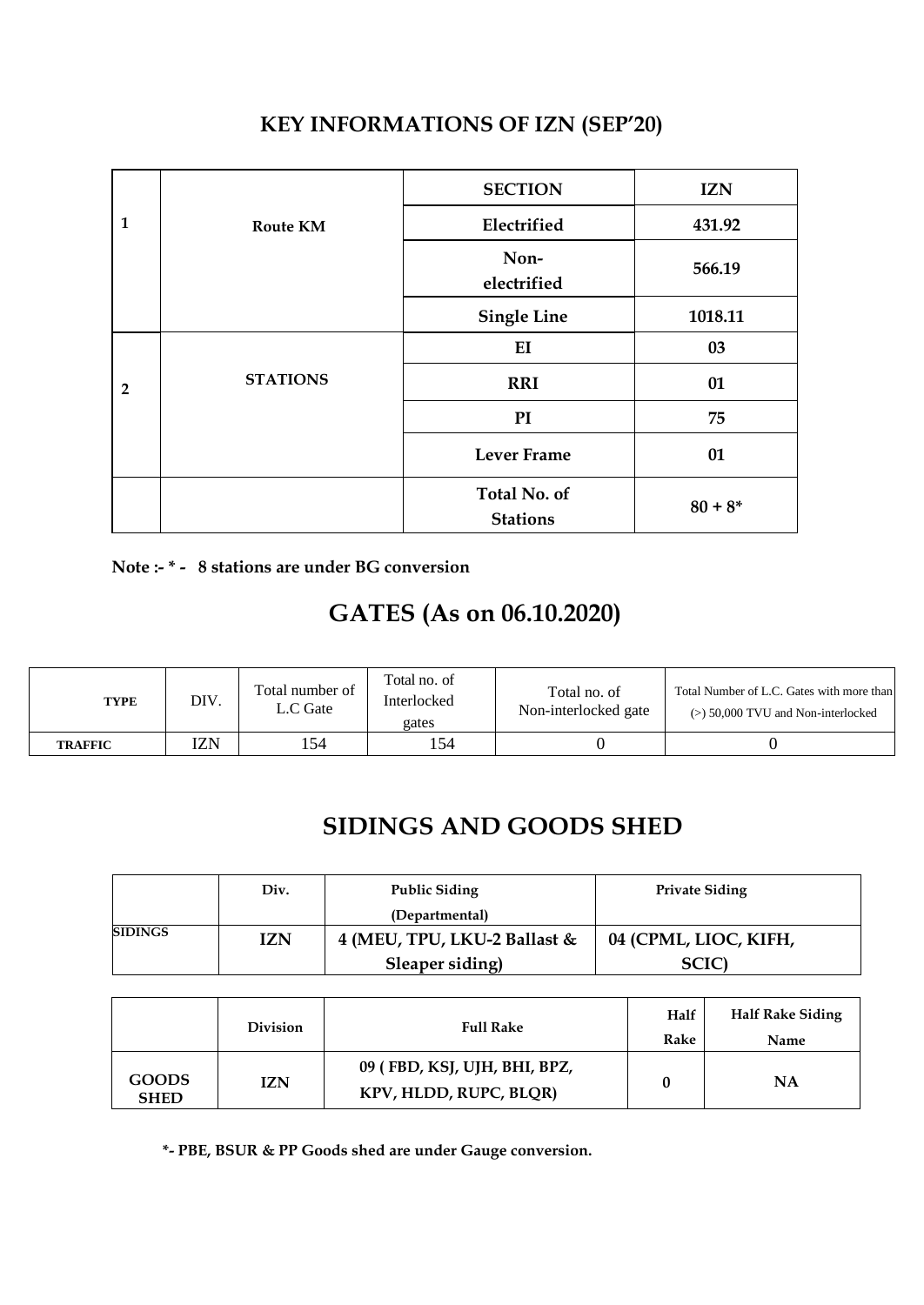#### **ACCIDENT RELIEF TRAINS**

|     |            | $(1)$ A-Class<br>$(140$ Ton) | Kasganj |
|-----|------------|------------------------------|---------|
| ART | <b>IZN</b> |                              |         |
|     |            | $(2)$ SPART                  | Lalkuan |

### **WEIGHBRIDGES**

|              | <b>Total No. of Weighbridges</b> |                |
|--------------|----------------------------------|----------------|
| Weighbridges | Railway Weighbridges             | 1 (CHRU)       |
|              | <b>Private Weighbridges</b>      | 2 (CHAP, HPIL) |

#### **YARDS**

| Major yards | KSJ, LKU, FBD, KPV, BC, TPU |
|-------------|-----------------------------|
|             |                             |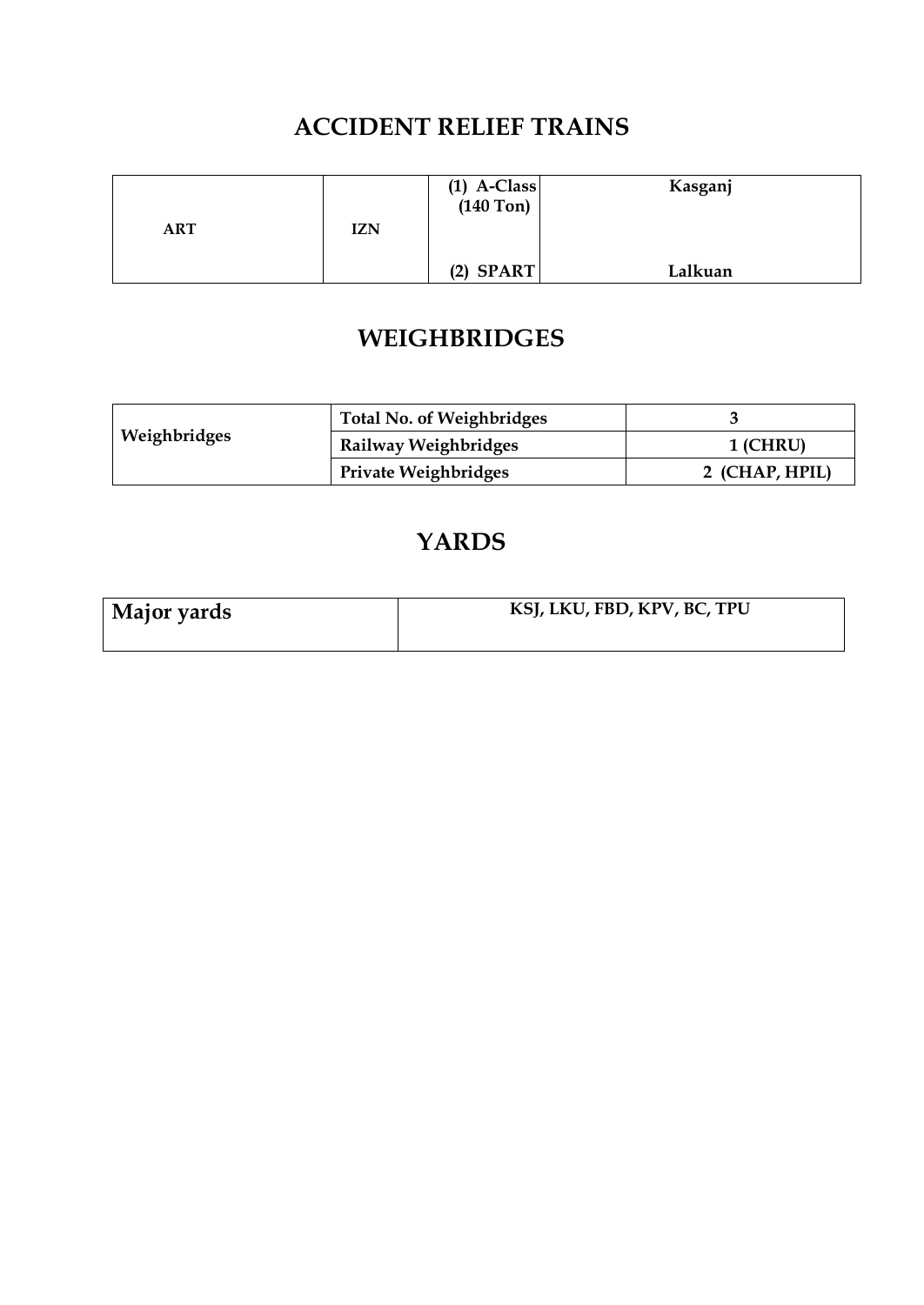#### **Number of stations where Turnout in loop is 1 in 12 but speed is less than 30 KMPH, say 15 KMPH**.

| Div.       | No. of<br><b>Station</b> | <b>Station Name</b> | Date of insertion of 1<br>in 12 turn out | <b>Remarks</b><br>(why not upgraded to 30<br>Kmph) |
|------------|--------------------------|---------------------|------------------------------------------|----------------------------------------------------|
|            |                          | <b>FBD</b>          |                                          |                                                    |
|            |                          | <b>KSJ</b>          |                                          |                                                    |
|            |                          | <b>BC</b>           |                                          |                                                    |
|            |                          | <b>LKU</b>          |                                          | Jn. Point                                          |
|            |                          | <b>PBE</b>          |                                          |                                                    |
|            |                          | <b>KPV</b>          |                                          |                                                    |
|            |                          | <b>KGM</b>          |                                          |                                                    |
|            |                          | <b>TPU</b>          |                                          |                                                    |
|            |                          | <b>RMR</b>          |                                          | Terminal point                                     |
|            |                          | <b>BRT</b>          |                                          |                                                    |
|            |                          | <b>HDW</b>          |                                          | Dn side Catch siding & Up<br>side due to curve     |
|            |                          | <b>STH</b>          |                                          |                                                    |
|            | 20                       | <b>BJV</b>          |                                          | SANC/68/507/1/B/<br>OPG/PT/880/dt. 17/11/2016      |
|            |                          | <b>SSC</b>          |                                          |                                                    |
| <b>IZN</b> |                          | <b>NRY</b>          |                                          | 37/1/17/17/NER/404/ H/ dt.                         |
|            |                          | <b>MJZ</b>          |                                          | 24/03/2017                                         |
|            |                          | <b>KHMA</b>         |                                          | 511/1/A/OPG/PT/NE/SAN                              |
|            |                          | <b>BNSA</b>         |                                          | C/132/1097/                                        |
|            |                          |                     |                                          | dt. 02/01/2019                                     |
|            |                          |                     |                                          | 507/1/5/OPG/PT/                                    |
|            |                          | <b>BFPA</b>         |                                          | SANC/350/1402<br>dt.<br>05/03/2020                 |
|            |                          |                     |                                          |                                                    |

### **No. of stations with name where speed over first loop is 15 Kmph. (where turn out 1 in 12 is not provided).**

| Divi. | No. of<br><b>Station</b> | <b>Station Name</b> | <b>Remarks</b><br>(why not upgraded to 30 Kmph) |
|-------|--------------------------|---------------------|-------------------------------------------------|
| ľΖN   |                          | <i>Izzatnagar</i>   | Turn out 1:8.5 Provided by BG Constration       |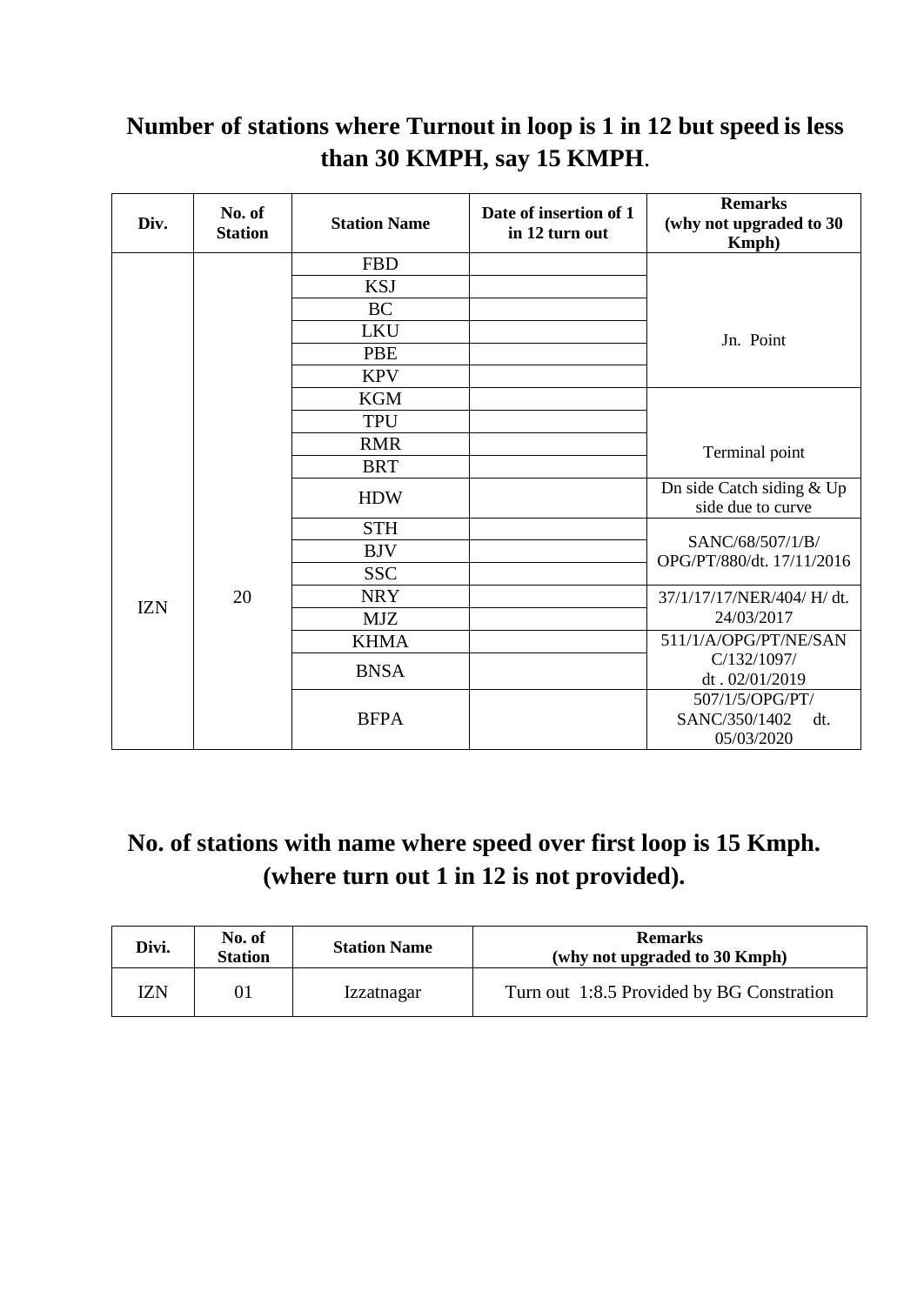# **Best Ever Performance of Operating Indices**

| S.N            | <b>INDICES</b>                                                    | Quantity | Month              | Quantity     | Day        |
|----------------|-------------------------------------------------------------------|----------|--------------------|--------------|------------|
| $\mathbf{1}$   | <b>Best Ever Overall Loading in</b><br>Month/Day (In wagons/rake) | 3262/81  | <b>Feb'19</b>      | 272/6        | 17.05.2019 |
| $\overline{2}$ | <b>Best Ever Throughput(In wagons)</b>                            |          |                    | 2058         | 20.03.2019 |
| 3              | <b>Best Ever WTR(lowest)</b>                                      | 0.9      | Aug' <sub>18</sub> |              |            |
| 4              | <b>Best Ever NTKM(in Thousand)</b>                                | 302796.7 | Jan'19             |              |            |
| 5              | <b>Best Ever NTKM/Wagon Day</b>                                   | 16532    | Aug' <sub>18</sub> |              |            |
| 6              | <b>Best Ever Wagon KM/Wagon Day</b>                               | 439      | Aug' <sub>18</sub> |              |            |
| $\overline{7}$ | <b>Best Ever LEAD</b>                                             | 1125     | <b>Sep'20</b>      |              |            |
| 8              | <b>Best Ever Avg. Speed Of Goods Train</b>                        | 64.3     | Jul <sub>20</sub>  |              |            |
| 9              | <b>Best Ever Terminal detention-Inward</b>                        | 12:56    | Oct'18             |              |            |
| 10             | <b>Best Ever Terminal Detention - Outward</b>                     | 07:15    | Aug' <sub>18</sub> |              |            |
| 11             | Best Ever Interchange M/O at MTJ to NCR                           |          |                    | 18           | 26.09.2020 |
| 12             | Best Ever Interchange M/O at CPA to NCR                           |          |                    | 11           | 17.11.2019 |
| 13             | Best Ever Interchange M/O at FBD to NCR                           |          |                    | $\mathbf{3}$ | 22.02.2020 |
| 14             | Best Ever Interchange M/O at RMU to NR                            |          |                    | 07           | 23.02.2020 |
| 15             | Best Ever Interchange M/O at KGF to NR                            |          |                    | 04           | 16.02.2020 |
| 16             | Best Ever Interchange M/O at RGB to NR                            |          |                    | 05           | 25.09.2020 |
| 17             | Best Ever Interchange M/O at BE to NR                             |          |                    | 04           | 19.09.2020 |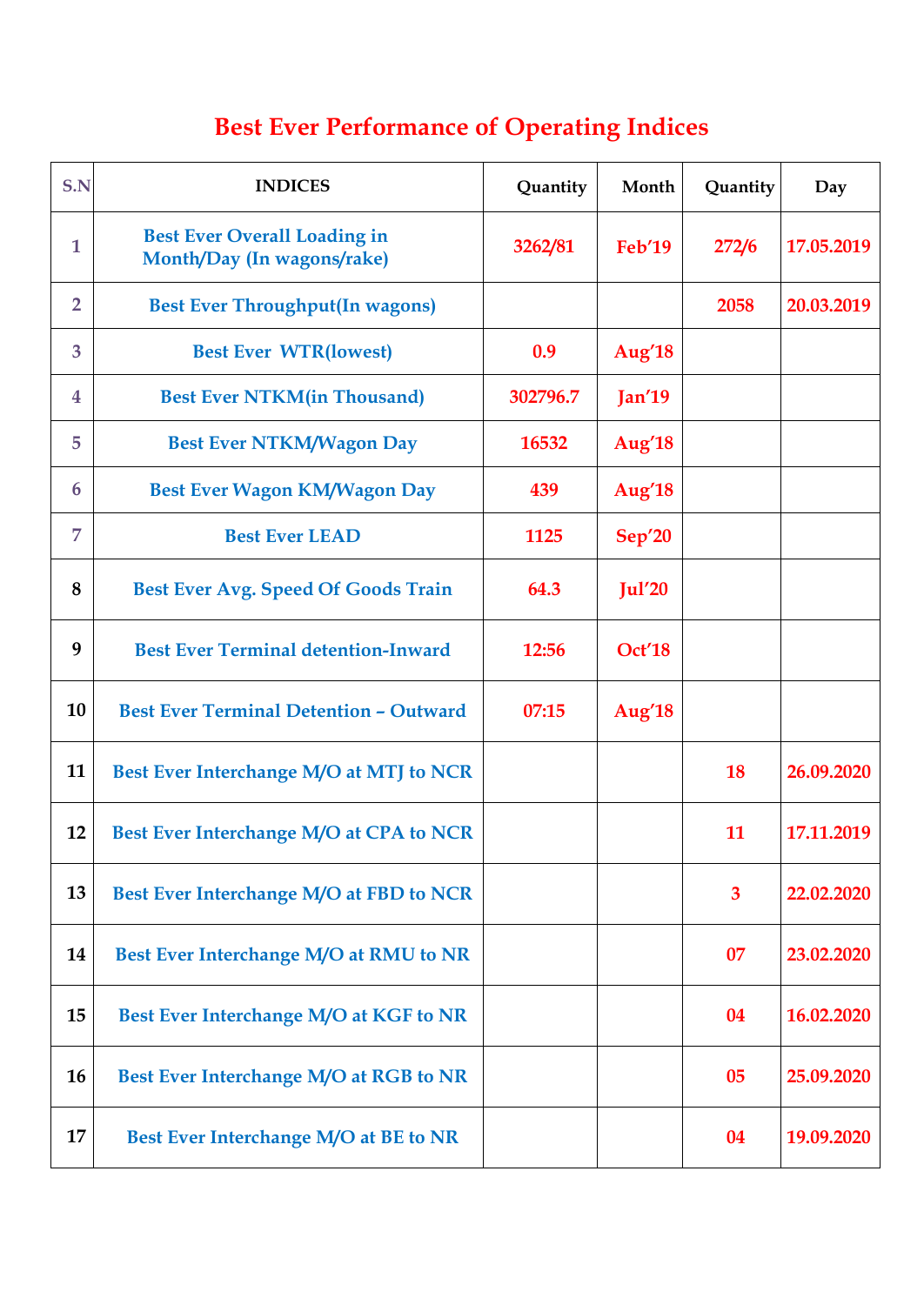| 18 | Best Ever Interchange T/O at MTJ from NR         |            |                   | 11               | 25.02.2020 |
|----|--------------------------------------------------|------------|-------------------|------------------|------------|
| 19 | Best Ever Interchange T/O at CPA from NCR        |            |                   | 11               | 25.09.2020 |
| 20 | Best Ever Interchange T/O at FBD from NCR        |            |                   | 3                | 25.07.2020 |
| 21 | Best Ever Interchange T/O at RMU from NR         |            |                   | 7                | 22.06.2020 |
| 22 | Best Ever Interchange T/O at KGF from NR         |            |                   | 5                | 19.05.2020 |
| 23 | Best Ever Interchange T/O at RGB from NR         |            |                   | 5                | 21.10.2019 |
| 24 | Best Ever Interchange T/O at BE from NR          |            |                   | $\boldsymbol{4}$ | 12.09.2020 |
| 25 | Best ever Punctuality of M/Exp.                  | <b>100</b> | July'20           |                  |            |
| 26 | <b>Best ever Punctuality of Passenger Trains</b> | 96.07      | Mar'20            |                  |            |
| 27 | <b>Best Ever Diesel Loco Utilization</b>         | 725        | Jan <sub>20</sub> |                  |            |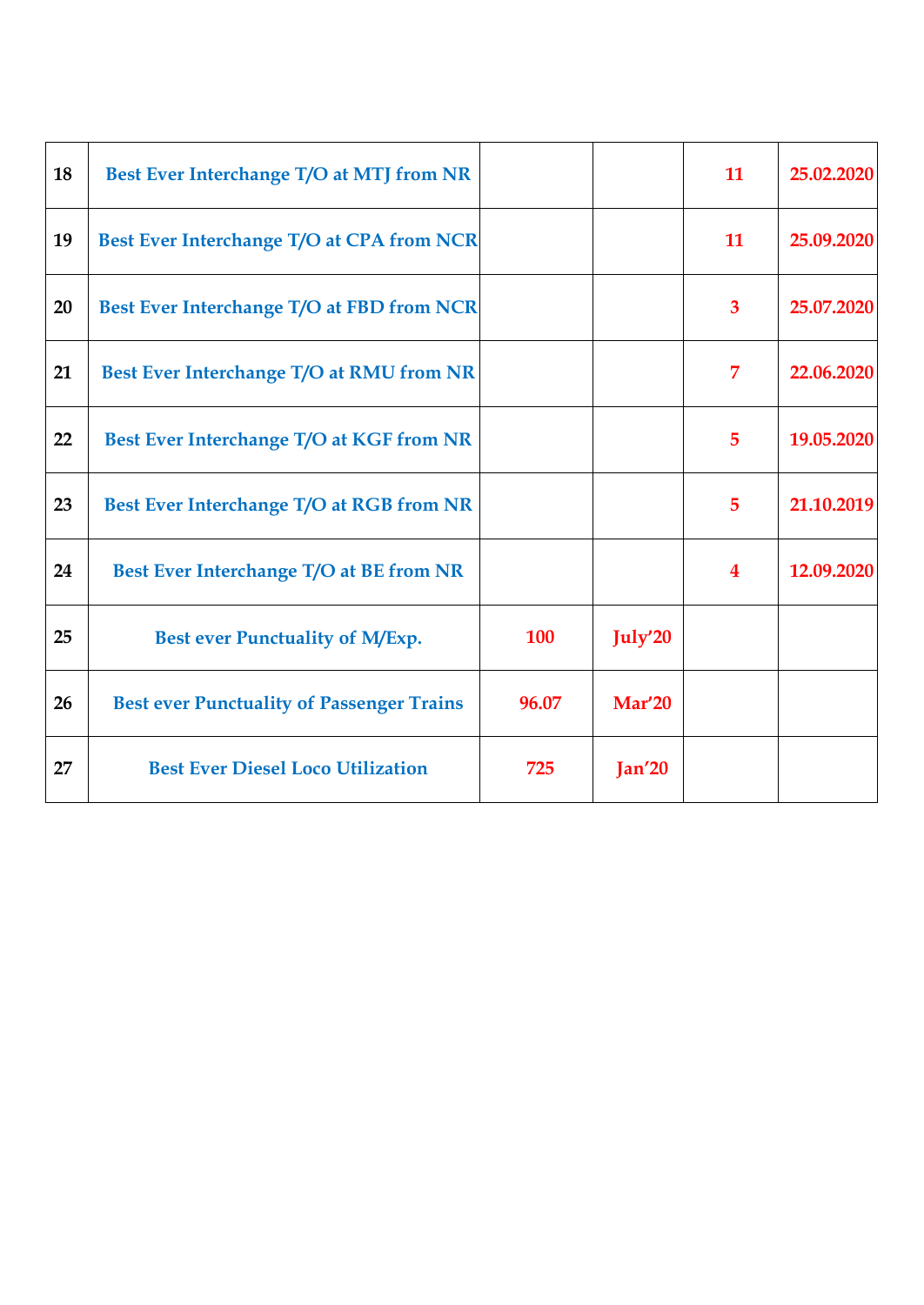| <b>EXPRESS TRAINS ORIGINATING FROM IZN DIV.</b> |                 |                          |                |                        |                 |  |  |
|-------------------------------------------------|-----------------|--------------------------|----------------|------------------------|-----------------|--|--|
| <b>DAILY</b>                                    |                 |                          | <b>WEEKLY</b>  | <b>BI-WEEKLY</b>       |                 |  |  |
| <b>TRAIN NO.</b>                                | <b>SECTION</b>  | <b>TRAIN NO.</b>         | <b>SECTION</b> | <b>TRAIN NO.</b>       | <b>SECTION</b>  |  |  |
| 15014                                           | <b>KGM-JSM</b>  | 12234                    | <b>KGM-JAT</b> | 15059                  | <b>LKU-ANVT</b> |  |  |
| 15036                                           | <b>KGM-DLI</b>  | 12256                    | <b>KGM-CNB</b> |                        |                 |  |  |
| 14119                                           | <b>KGM-DDN</b>  | 22976                    | RMR-BDTS       |                        |                 |  |  |
| 13020                                           | <b>KGM-HWH</b>  | 14615                    | LKU-ASR        |                        |                 |  |  |
| 12039                                           | <b>KGM-NDLS</b> | 12354                    | LKU-HWH        |                        |                 |  |  |
| 25014                                           | RMR-JSM         | 12527                    | RMR-CDG        |                        |                 |  |  |
| 25036                                           | RMR-DLI         |                          |                |                        |                 |  |  |
| 15039/15040                                     | FBD-KSJ-FBD     |                          |                |                        |                 |  |  |
| 15041/15042                                     | FBD-KSJ-FBD     |                          |                |                        |                 |  |  |
| 18192                                           | FBD-CPR         |                          |                |                        |                 |  |  |
| 15074                                           | <b>TPU-SGRL</b> |                          |                |                        |                 |  |  |
| 15076                                           | <b>TPU-SKTN</b> |                          |                |                        |                 |  |  |
| 14555                                           | <b>TPU-DLI</b>  |                          |                |                        |                 |  |  |
| 15038                                           | <b>KSJ-CPA</b>  |                          |                |                        |                 |  |  |
| <b>TOTAL = 16 TRAINS</b>                        |                 | <b>TOTAL = 06 TRAINS</b> |                | <b>TOTAL = 1 TRAIN</b> |                 |  |  |
|                                                 |                 |                          |                |                        |                 |  |  |
| <b>TRI-WEEKLY</b>                               |                 | <b>PENTA-WEEKLY</b>      |                | <b>SUMMARY</b>         |                 |  |  |
| TRAIN NO.                                       | <b>SECTION</b>  | TRAIN NO.                | <b>SECTION</b> | <b>DAILY</b>           | 16              |  |  |
| 15056                                           | RMR-AF          | 12092                    | <b>KGM-DDN</b> | <b>WEEKLY</b>          | 6               |  |  |
| <b>TOTAL = 1 TRAIN</b>                          |                 | 15044                    | KGM-LJN        | <b>BI-WEEKLY</b>       | $\mathbf{1}$    |  |  |
|                                                 |                 | <b>TOTAL = 2 TRAIN</b>   |                | <b>TRI-WEEKLY</b>      | $\mathbf{1}$    |  |  |
|                                                 |                 |                          |                | <b>PENTA WEEKLY</b>    | $\overline{2}$  |  |  |
|                                                 |                 |                          |                | <b>TOTAL</b>           | 26              |  |  |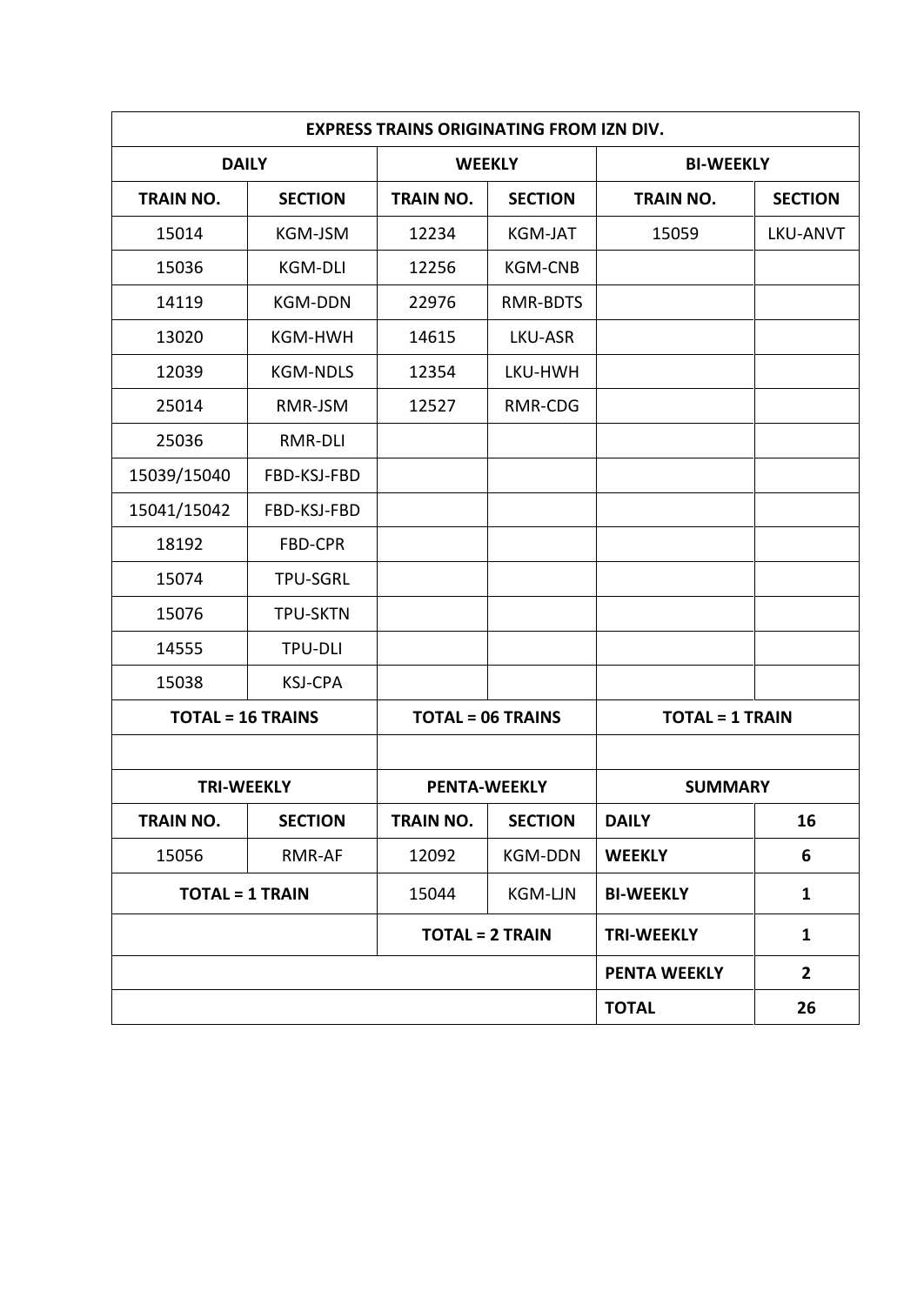#### **PASSENGER TRAINS**

| <b>TRAIN NO.</b>                                              | <b>SECTION</b>     | <b>TRAIN NO.</b> | <b>SECTION</b>     | <b>TRAIN</b><br>NO.      | <b>SECTION</b>   |  |
|---------------------------------------------------------------|--------------------|------------------|--------------------|--------------------------|------------------|--|
| 55301/55302                                                   | KGM-MB-KGM         | 55341/55342      | KSJ-BTE-KSJ        | <b>NCR RAKE LINK</b>     |                  |  |
| 55303/55304                                                   | MB-KGM-MB          | 55343/55344      | KSJ-BC-KSJ         | 54156/54155              | CPA-FBD-CPA      |  |
| 55305/55306                                                   | MB-RMR-MB          | 55345/55346      | KSJ-BC-KSJ         | 54157/54158              | CPA-FBD-CPA      |  |
| 55307                                                         | MB-RMR             | 55347/55348      | <b>BC-LKU-BC</b>   | 54465/54466              | TDL-FBD-TDL      |  |
| 55309/55310                                                   | MB-RMR-MB          | 55349            | <b>BC-LKU</b>      | <b>MEMU</b>              |                  |  |
| 55311/55312                                                   | MB-KPV-MB          | 55351/55352      | <b>BC-LKU-BC</b>   | 64253/64214              | LKO-CPA-LKO      |  |
| 55313/55314                                                   | KPV-RMR-KPV        | 55353/55354      | <b>KSJ-MTJ-KSJ</b> | 64255/64216              | LKO-CPA-LKO      |  |
| 55316                                                         | LKU-KPV            | 55355/55356      | KSJ-BC-KSJ         | <b>DEMU RAKE</b>         |                  |  |
| 55317                                                         | LKU-KPV            | 55357/55358      | KSJ-BC-KSJ         | <b>DAILY</b>             |                  |  |
| 55319/55320                                                   | KPV-LKU-KPV        | 55359/55360      | KSJ-BC-KSJ         | 75301/75302              | <b>BC-LKU-BC</b> |  |
| 55322                                                         | RMR-MB             | 55362            | PBE-BC             | 75303/75304              | LKU-KPV-LKU      |  |
| 55325/55326                                                   | KSJ-LJN-KSJ        | 55363/55364      | BC-PBE-BC          | 75305/75306              | <b>BC-PBE-BC</b> |  |
| 55327/55328                                                   | CNB-FBD-CNB        | 55365/55366      | BC-PBE-BC          | 75307/75308              | <b>BC-PBE-BC</b> |  |
| 55329/55330                                                   | KSJ-SKB-KSJ        |                  |                    | 75309/75310              | PBE-TPU-PBE      |  |
| 55331/55332                                                   | <b>KSJ-FBD-KSJ</b> | 55369            | <b>BC-PBE</b>      | <b>SPL TRAIN [DAILY]</b> |                  |  |
| 55333/55334                                                   | KSJ-AF-KSJ         | 55371/55372      | PBE-TPU-PBE        | 05306/05305              | FBD-CPA-FBD      |  |
| 55336                                                         | LKU-BC             | 55374            | TPU-PBE            | 05309/05310              | <b>BC-LKU-BC</b> |  |
| 55337/55338                                                   | <b>KSJ-AH-KSJ</b>  | 55375            | PBE-TPU            |                          |                  |  |
| 55339/55340                                                   | KSJ-MTJ-KSJ        |                  |                    |                          |                  |  |
| <b>PASSENGER TRAINS ORIGINATING FROM IZN DIV. = 68 TRAINS</b> |                    |                  |                    |                          |                  |  |